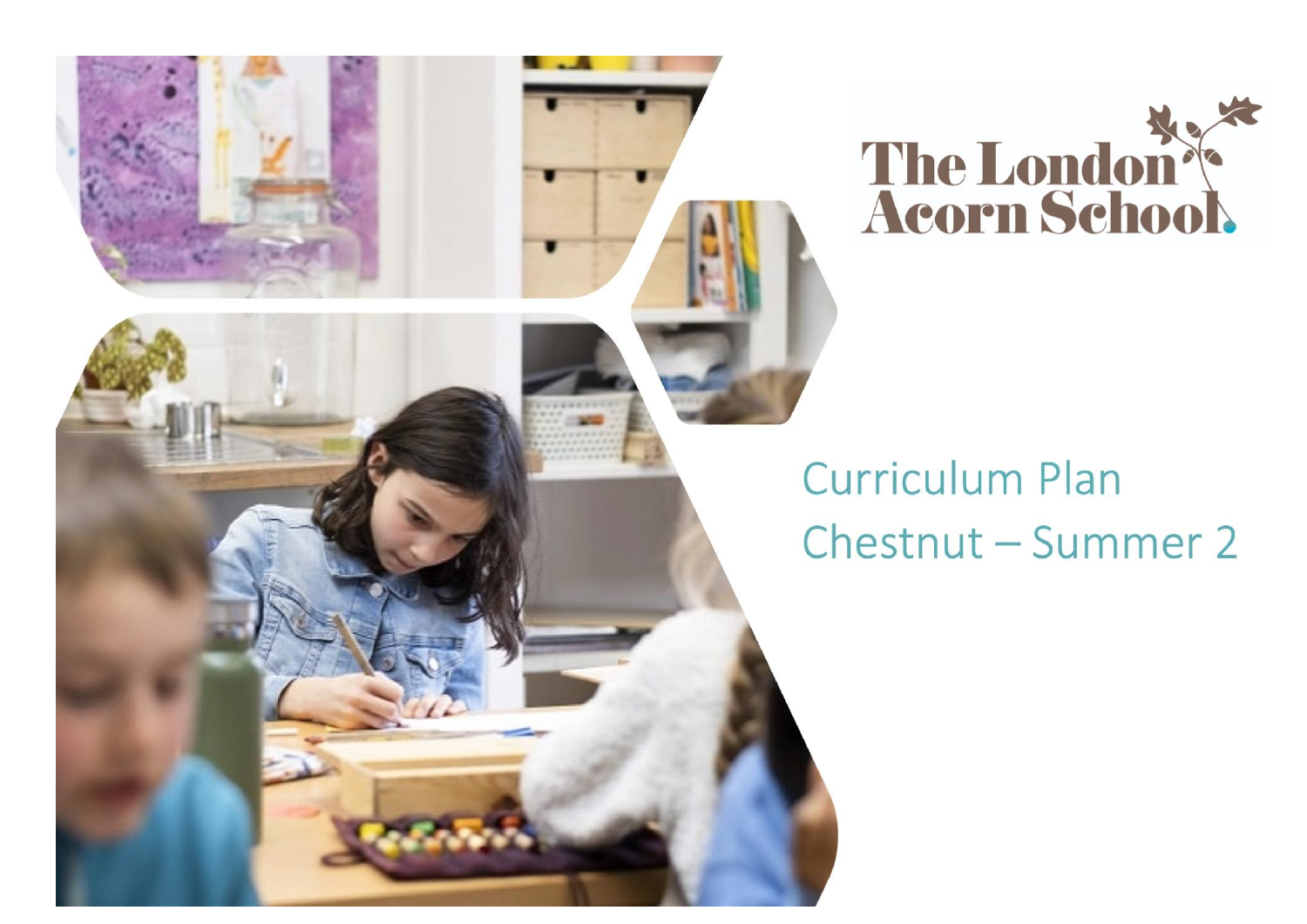## Programmes of Study

Class/ Year class 5 year 4 Term Summer second half term

## Unit title :

Literacy Genres Persuasive writing –leaflets E-Safety: (3 weeks) Stories by Significant Authors: *Michael Morpurgo,* Kensuke's Kingdom (4 weeks)

## Reading Enhancements *Michael Morpurgo,* Kensuke's Kingdom

| Literacy |                                                                                                                                                                                                                                                                                                                          | <b>Maths</b> | Mental Multiplication and division; Problem Solving, reasoning and algebra;<br>Fractions, ratio and proportion                                                                                                                                                                                                                                                                                                                                                                                                                                                                                                                                                                                                                                                                                                                                          |
|----------|--------------------------------------------------------------------------------------------------------------------------------------------------------------------------------------------------------------------------------------------------------------------------------------------------------------------------|--------------|---------------------------------------------------------------------------------------------------------------------------------------------------------------------------------------------------------------------------------------------------------------------------------------------------------------------------------------------------------------------------------------------------------------------------------------------------------------------------------------------------------------------------------------------------------------------------------------------------------------------------------------------------------------------------------------------------------------------------------------------------------------------------------------------------------------------------------------------------------|
|          | Grammar<br>To be aware of the use of connectives, e.g., Adverbs, adverbial<br>phrases, conjunctions, to structure an argument, e.g. "If , then", "on<br>the other hand", "finally", "so".<br>Writing to entertain:<br>Stories - Myths & legends<br><b>Descriptions Poetry</b><br>Narrative Poetry<br>Characters/Settings |              | Identify factors and multiples, find factor pairs; revise equivalent fractions;<br>compare and order fractions with related denominators; add fractions with same<br>or related denominators, then convert answer into a mixed number; subtract<br>fractions with same and related denominators, revise multiplying fractions by<br>whole numbers<br>Written Multiplication and Division<br>Use short division to divide 3-digit numbers by 1-digit numbers and 4-digit<br>numbers by 1-digit numbers, including those which leave a remainder; express a<br>remainder as a fraction; use long multiplication to multiply 3-digit and 4-digit<br>numbers by teens numbers                                                                                                                                                                               |
|          | Writing to inform:<br>Recount<br>Letter<br>Biography<br>Newspaper article Explanation<br>Writing to persuade:<br>Advertising - leaflets & brochures<br>Letter<br>Poster<br>Progression in Reading Comprehension<br>Vocabulary /Inference/ predict/ explain/ retrieve/ summarise                                          |              | Problem Solving. Reasoning and algebra; Measurement<br>Find the area and perimeter of squares and rectangles by calculation and pursue a<br>line of enquiry; estimate and find the area of irregular shapes; calculate the<br>perimeter and area of composite shapes; use the relations of area and perimeter<br>to find unknownlengths; begin to understand the concept of volume; find the<br>volume of a cube or cuboid by counting cubes; understand volume as<br>measurement in three dimensions; relate volume to capacity; recognise and<br>estimate volumes<br>Decimals, percentages and their equivalence to fractions; Fractions, ratio and<br>proportion; Number and place value<br>Understand what percentages are, relating them to hundredths; know key<br>equivalences between percentages and fractions, finding percentages of amounts |

The London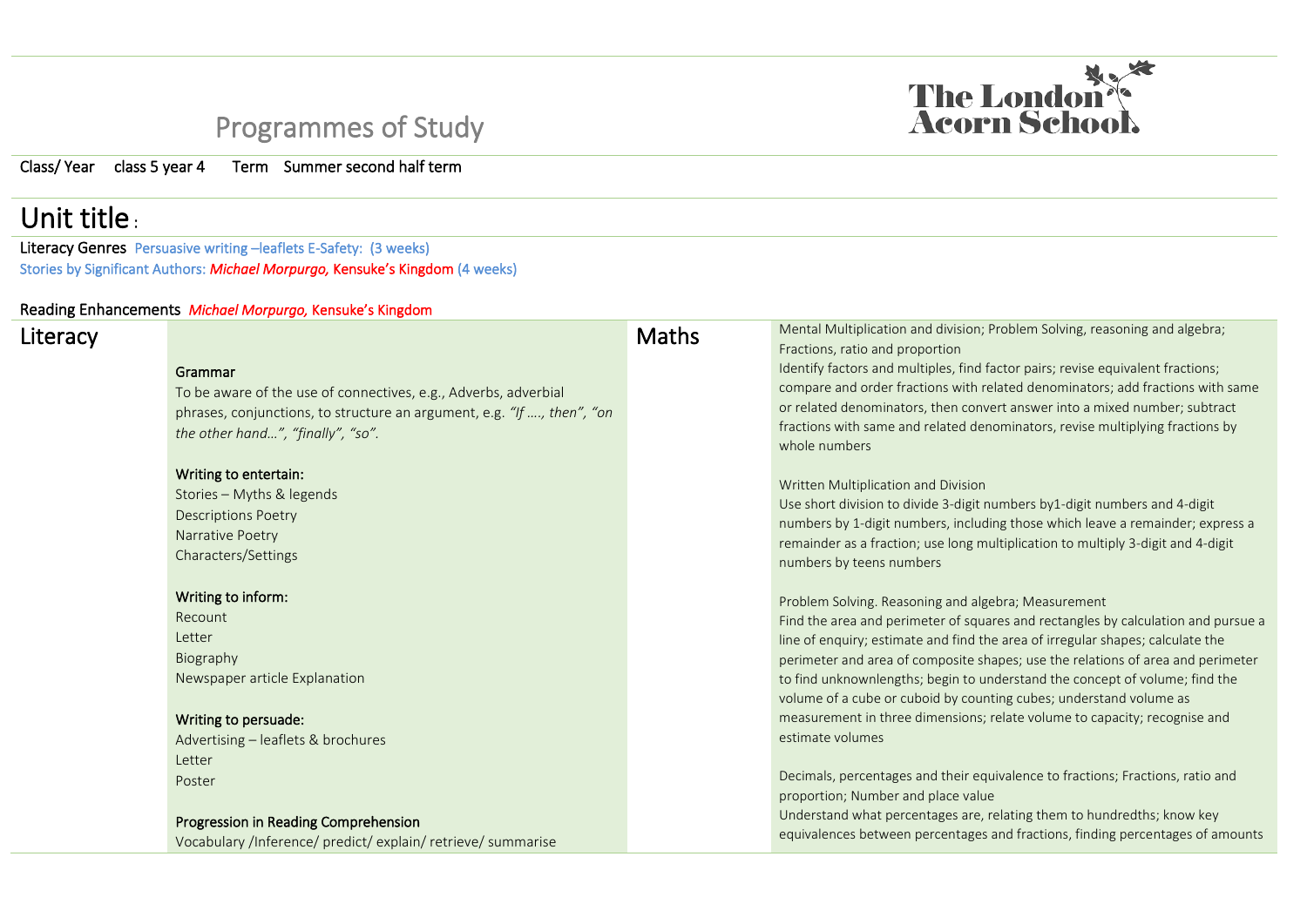|                             |                                                                                                                                                                                                                                                                                                                                                                                                                                                                                                                                                                                                                                                                                                                                                                     |                   | of money; find equivalent fractions, decimals and percentages; solve problems<br>involving fraction and percentage equivalents; write dates using Roman numerals<br>Number and Place Value; Statistics; Measurement; Written multiplication and<br>division; Problem solving, reasoning and algebra<br>Find cubes of numbers to 10; draw and interpret line graphs showing change in<br>temperature over time; begin to understand rate; use timetables using the 24-<br>hour clock and use counting up to find time intervals of several hours and<br>minutes; solve problems involving scaling by simple fractions; use factors to<br>multiply; solve scaling problems involving measure |
|-----------------------------|---------------------------------------------------------------------------------------------------------------------------------------------------------------------------------------------------------------------------------------------------------------------------------------------------------------------------------------------------------------------------------------------------------------------------------------------------------------------------------------------------------------------------------------------------------------------------------------------------------------------------------------------------------------------------------------------------------------------------------------------------------------------|-------------------|--------------------------------------------------------------------------------------------------------------------------------------------------------------------------------------------------------------------------------------------------------------------------------------------------------------------------------------------------------------------------------------------------------------------------------------------------------------------------------------------------------------------------------------------------------------------------------------------------------------------------------------------------------------------------------------------|
| Art                         | <b>ART PRINTING -BLOCK</b><br>• Know that there are a range of block printing techniques to<br>create layers (including polymer tiles)<br>• Create a line design for polymer printing<br>• Create a string design for string printing<br>• Use a craft knife to etch a design onto a polymer tile<br>• Use colour, a brayer and a polymer tile to transfer block<br>patterns onto paper for the first layer<br>Use colour, a brayer and a string block to create the<br>second layer of the design (over printing)                                                                                                                                                                                                                                                  | <b>Humanities</b> | <b>LOCATIONAL KNOWLEDGE</b><br>• Identify the position and significance of latitude, longitude,<br>equator<br>• Locate the northern hemisphere and southern hemisphere<br>Know the relevance of the Tropics<br>of Cancer and Capricorn<br>• Identify the position of the arctic and Antarctic circle<br>Understand the Prime/Greenwich Meridian and time<br>zones (including night and day)                                                                                                                                                                                                                                                                                                |
| Relationships<br>and Health | <b>ONLINE SAFETY</b><br>Know that there are age restrictions and what they are<br>for common sites<br>Know that being on sights designed for older people<br>$\bullet$<br>could result in them viewing content that can upset,<br>frighten or confuse them<br>Know the importance of being honest with adults about<br>$\bullet$<br>what they are viewing on line or who they are talking to<br>online<br>Know that the internet can also be a negative place<br>$\bullet$<br>where online abuse, trolling, bullying or harassment can<br>take place and that it can affect mental health<br>Know that their online actions can affect others and<br>$\bullet$<br>know how to recognise and display respectful behaviour<br>Know strategies to stop online bullying | Forest<br>School  | Weave willow hotplates, dreamcatchers. Crush mussel shells : calcium<br>soil mulch - note our need for calcium in diet. ID mayfly larvae,<br>lifecycle of dragonfly.                                                                                                                                                                                                                                                                                                                                                                                                                                                                                                                       |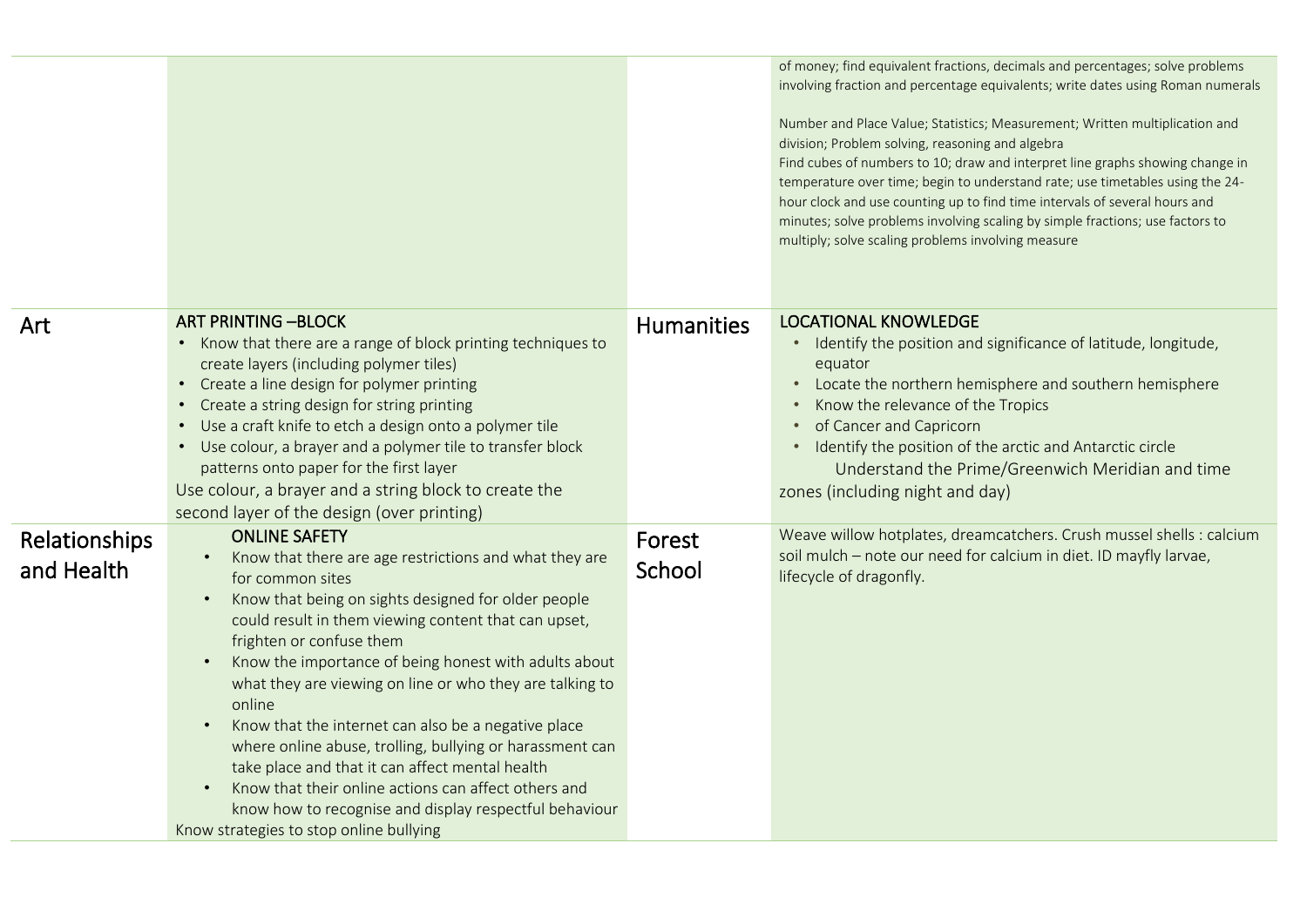| Design and<br>technology /<br><b>Woodwork</b> | <b>PACKAGING</b><br>• Explore why food needs packaging, and the packaging types used<br>Explore the positive & negative impact of packaging<br>Know how and where there are recycling solutions<br>• Know and understand what sustainable, non-renewable, fossil fuel,<br>pollution, global warming, greenhouse effect, carbon footprint, landfill,<br>recycle and biodegradable means<br>• Use research and surveys to collate audits in relation to recycling (e.g How<br>much packaging do we use? What can we recycle in school? Home audit<br>on food packaging, audit of over packaged items)<br>Use surveys and audits to inform thinking on packaging solutions and explore<br>alternative options                                                                                                                                                                                                                                                                                                                                                                                                                                               | <b>Science</b> | <b>BIOLOGY - LIVING THINGS AND THEIR</b><br><b>HABITATS</b><br>Explore the work of naturalist and animal behaviour such as David<br>$\bullet$<br>Attenborough.<br>Explore the difference between life cycles of mammals,<br>$\bullet$<br>amphibians, insects and birds.<br>Classify sea animals by Groups including crustaceans and molluscs.                                                                                                                                                                                            |
|-----------------------------------------------|----------------------------------------------------------------------------------------------------------------------------------------------------------------------------------------------------------------------------------------------------------------------------------------------------------------------------------------------------------------------------------------------------------------------------------------------------------------------------------------------------------------------------------------------------------------------------------------------------------------------------------------------------------------------------------------------------------------------------------------------------------------------------------------------------------------------------------------------------------------------------------------------------------------------------------------------------------------------------------------------------------------------------------------------------------------------------------------------------------------------------------------------------------|----------------|------------------------------------------------------------------------------------------------------------------------------------------------------------------------------------------------------------------------------------------------------------------------------------------------------------------------------------------------------------------------------------------------------------------------------------------------------------------------------------------------------------------------------------------|
| <b>Religious</b><br><b>Studies</b>            | <b>JUDASIM (FAMILY &amp; COMMUNITY)</b><br>• Important aspects of social life (e.g. doing good deeds, the importance of<br>the Sabbath and life in the Jewish community).<br>• The importance of home and family life: details of the Shabbat meals and<br>family activities; the use of blessings and the value of expressing gratitude;<br>food laws (Kashrut).<br>• Life rituals: marriage, funerals, mourning and remembrance. Bar/Bat<br>Mitzvah - significance within the Jewish family.<br>• What Jewish values tell us with regard to fairness.<br>• How Jews respond to environmental issues. The special importance of Israel<br>for Jews.<br>• The synagogue - its main features and components, ant its functions as a<br>community centre and place of study as well as a place of corporate<br>worship; the significance of the mezuzah, tefillin, tallit and kippah.<br>• Identifying the Synagogues used by Jewish people in Oldham • The calendar<br>and the origins of these festivals: Pesach, Hannukah and Sukkot.<br>The symbolic value of: the Menorah; the fringes on the tallit (tzizit) and the<br>Star of David (Magen David). | <b>PE</b>      | <b>SAILING</b><br>Can identify the different parts of a boat. Can control the boats<br>movement using the sail and the rudder for direction. Be able to<br>answer questions about boat safety.<br><b>STRIKE &amp; FIELD</b><br>Can strike a static ball and ball travelling towards forward with<br>equipment (bat) and good timing. Can use sport specific sending<br>skills and apply in practise and the game. Can strike and travel<br>with purpose and to stay in the game whilst using simple striking<br>and fielding strategies. |
| French                                        | To learn about French speaking countries To review letter<br>strings and pronunciation To learn methods of transport in<br>French To use 'aller' to talk about holidays To understand a<br>conversation about 'aller' Write a brief passage about a holiday<br>Re-cap all vocabulary and grammar learned in the year                                                                                                                                                                                                                                                                                                                                                                                                                                                                                                                                                                                                                                                                                                                                                                                                                                     | <b>Music</b>   | Pupils will develop their performing, composing and listening<br>skills<br>Pupils will learn about the interrelated dimensions of music<br>Pupils will use a range of classroom instruments to create and<br>manipulate sounds, develop a strong sense of pulse and<br>rhythm and establish good ensemble performance skills.<br>Pupils will sing a wide number of songs and develop their vocal<br>range, intonation, articulation, blending and a joy for singing.                                                                     |